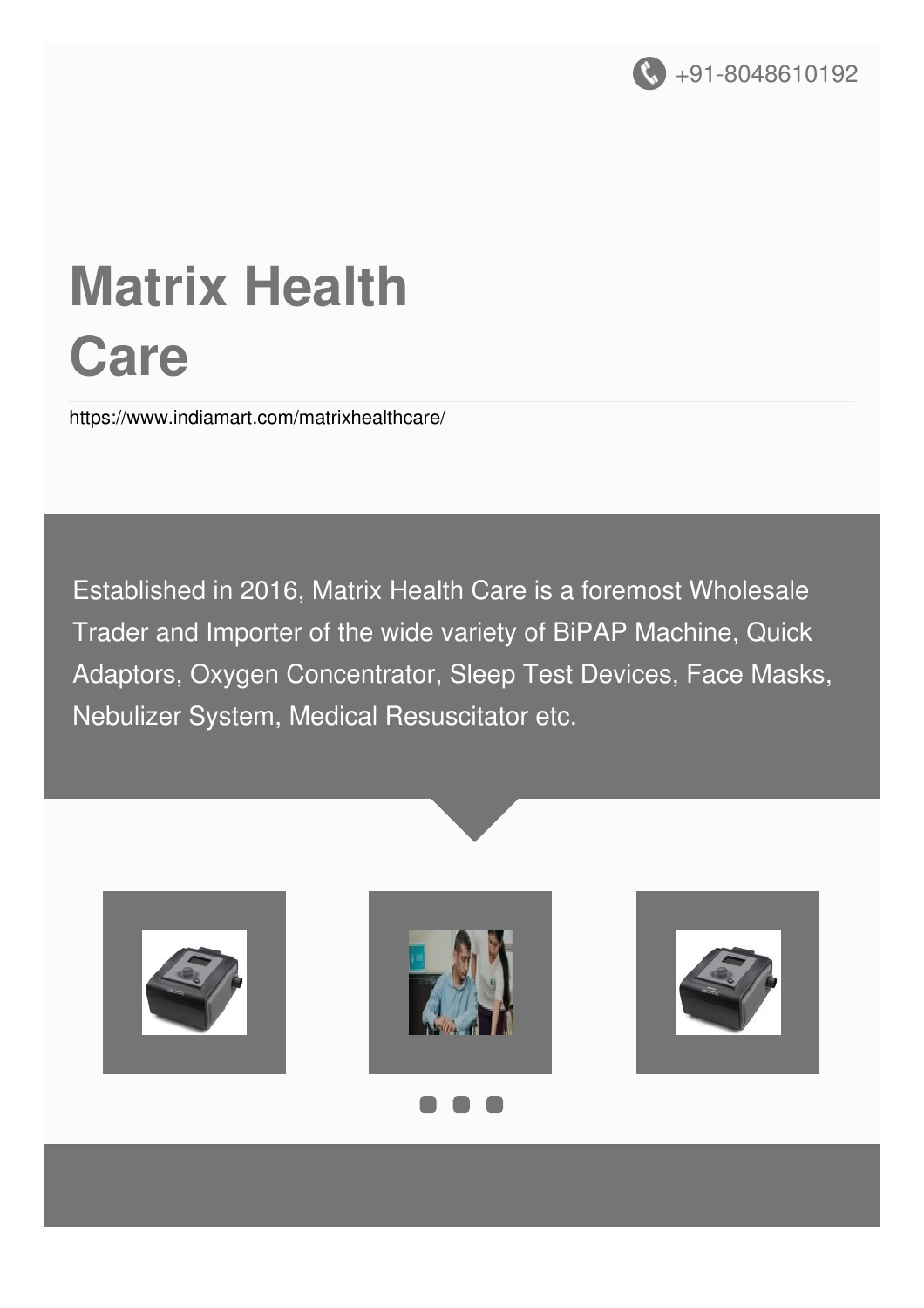#### About Us

Established in **2016, Matrix Health Care** is a foremost **Wholesale Trader and Importer** of the wide variety of **BiPAP Machine, Quick Adaptors, Oxygen Concentrator, Sleep Test Devices, Face Masks, Nebulizer System, Medical Resuscitator and much more.** These products are procured from the reliable source of the market, which makes sure that the presented products are quality checked. Our delivered products are widely recognized by our patrons for their exceptional performance, seamless finishing and long service life. We are presenting our products at the competitive market price within the recommended period of time. Moreover, these products are extremely used in the market. Apart from this we also provide **Rental Services, Nursing Care Services** to our clients.

Under the valuable support of **"Mr Subhash Chandra"**, we are operating our business in the best possible manner. Owing to his trade acumen and best motivation, we have conquered huge appreciation from our customers.

#### **For more information, please visit**

<https://www.indiamart.com/matrixhealthcare/profile.html>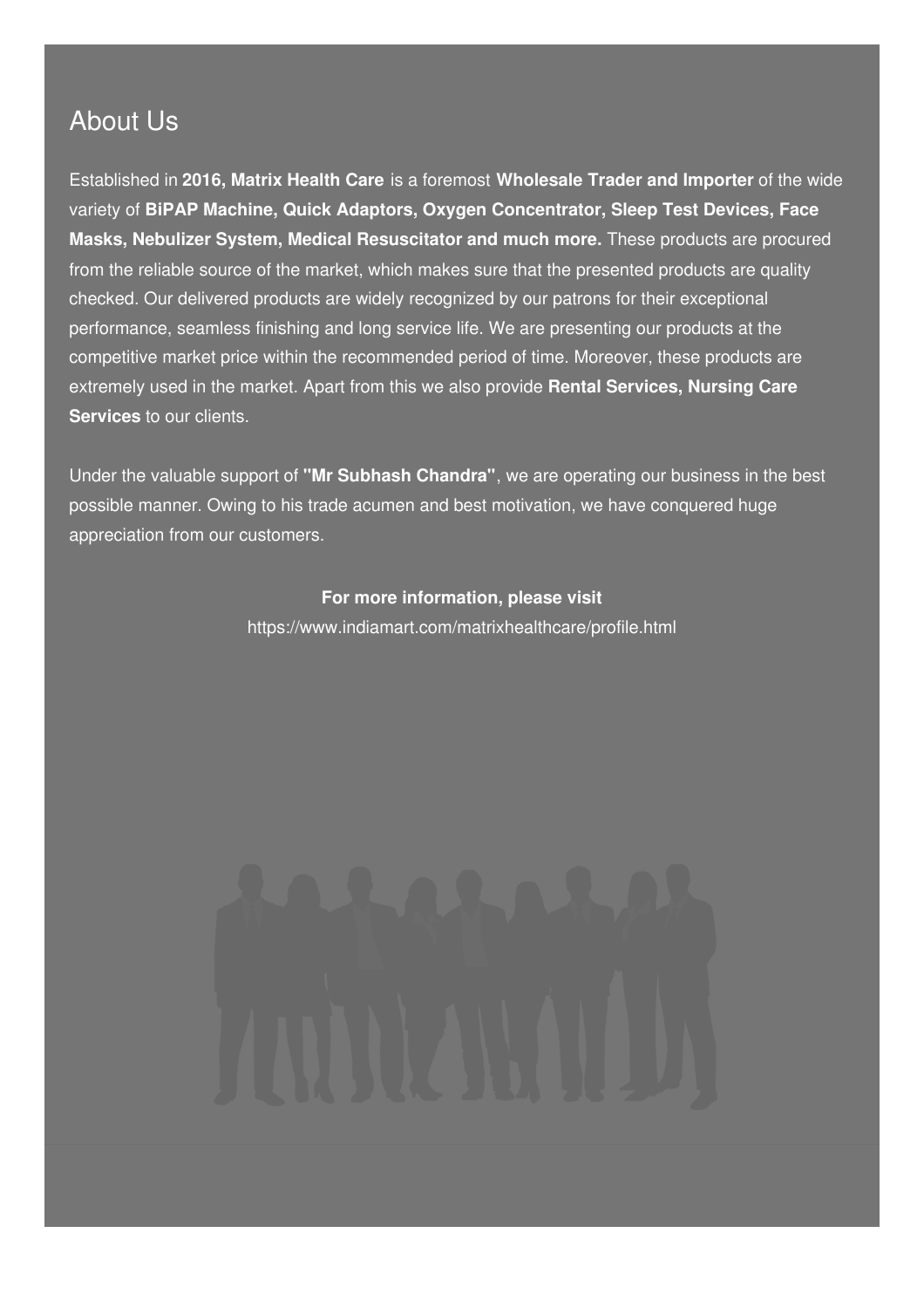#### **RENTAL SERVICES**



**BiPAP Machine On Rent** 



EverFlo Home Oxygen<br>System On Rent



Devilbiss BIPAP Machine



**GE ECG Machine**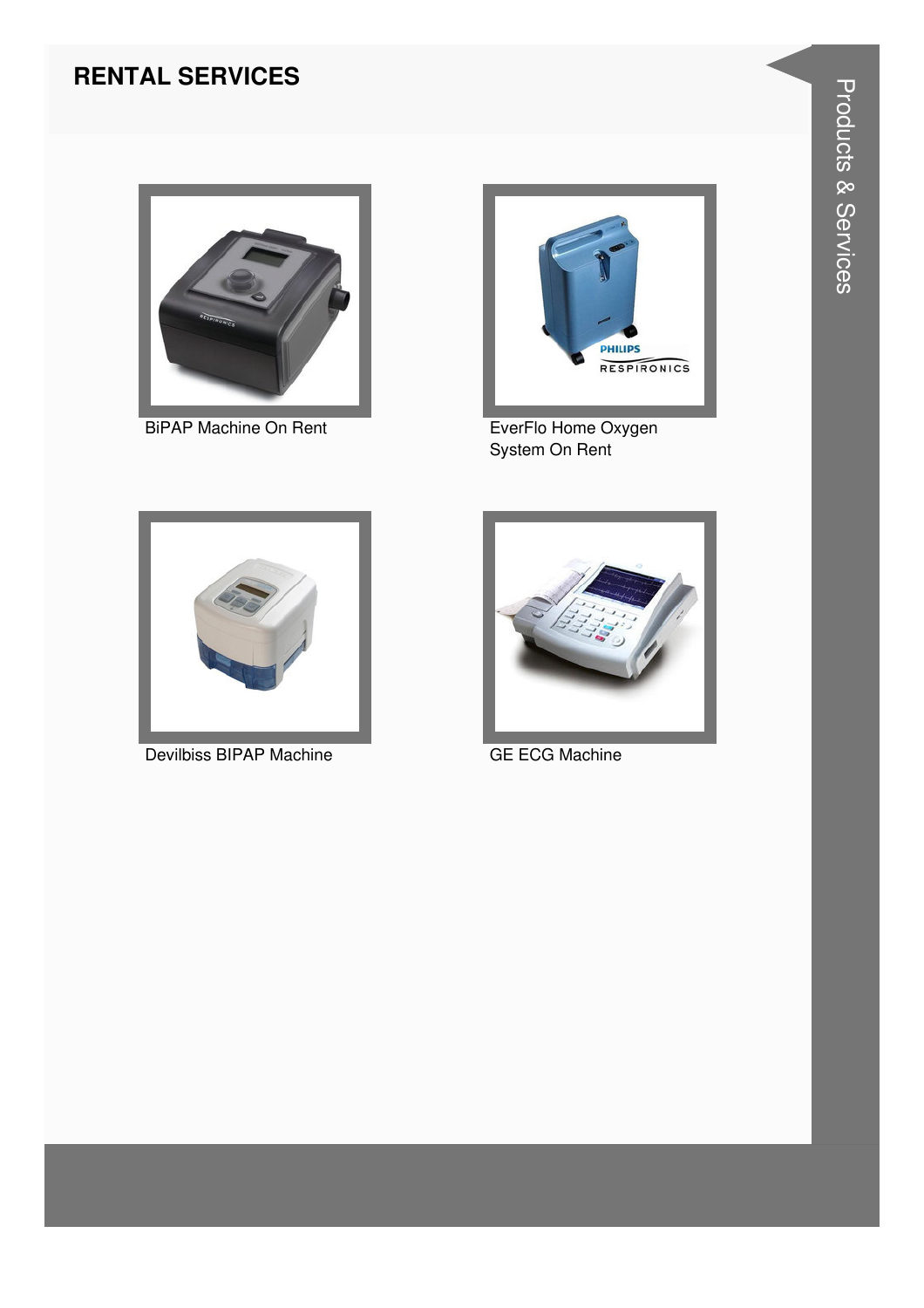#### **QUICK ADAPTORS**



**DISS Standard Quick Adapter** 



Oxequip Type Quick Adapter



**British Standard Quick** Adapter



Stainless Steel DISS Standard **Quick Adapters**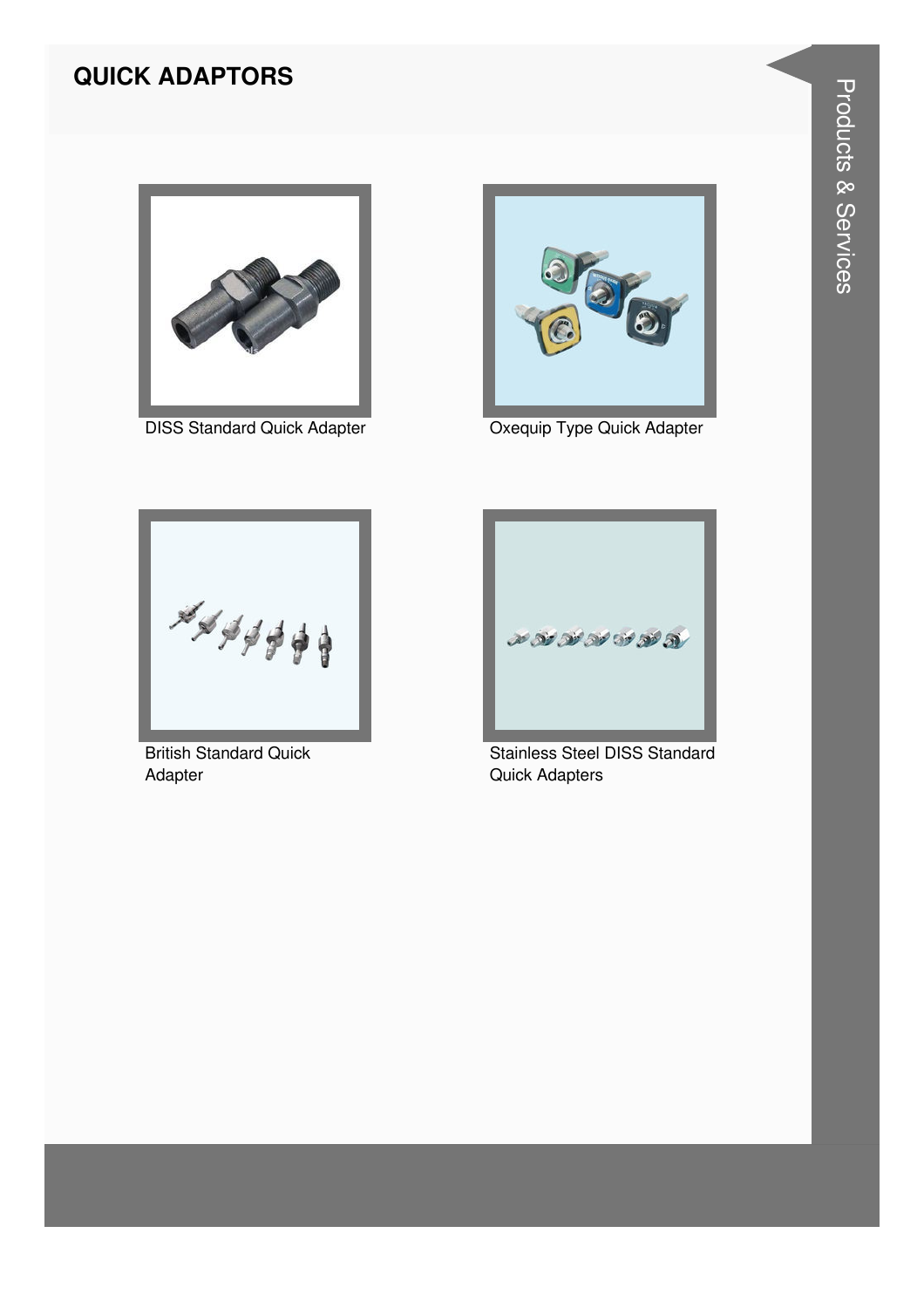### **OXYGEN CONCENTRATOR**



**Oxygen Concentrator Machine** 



Philips Oxygen Concentrator



Oxygen Concentrator Machine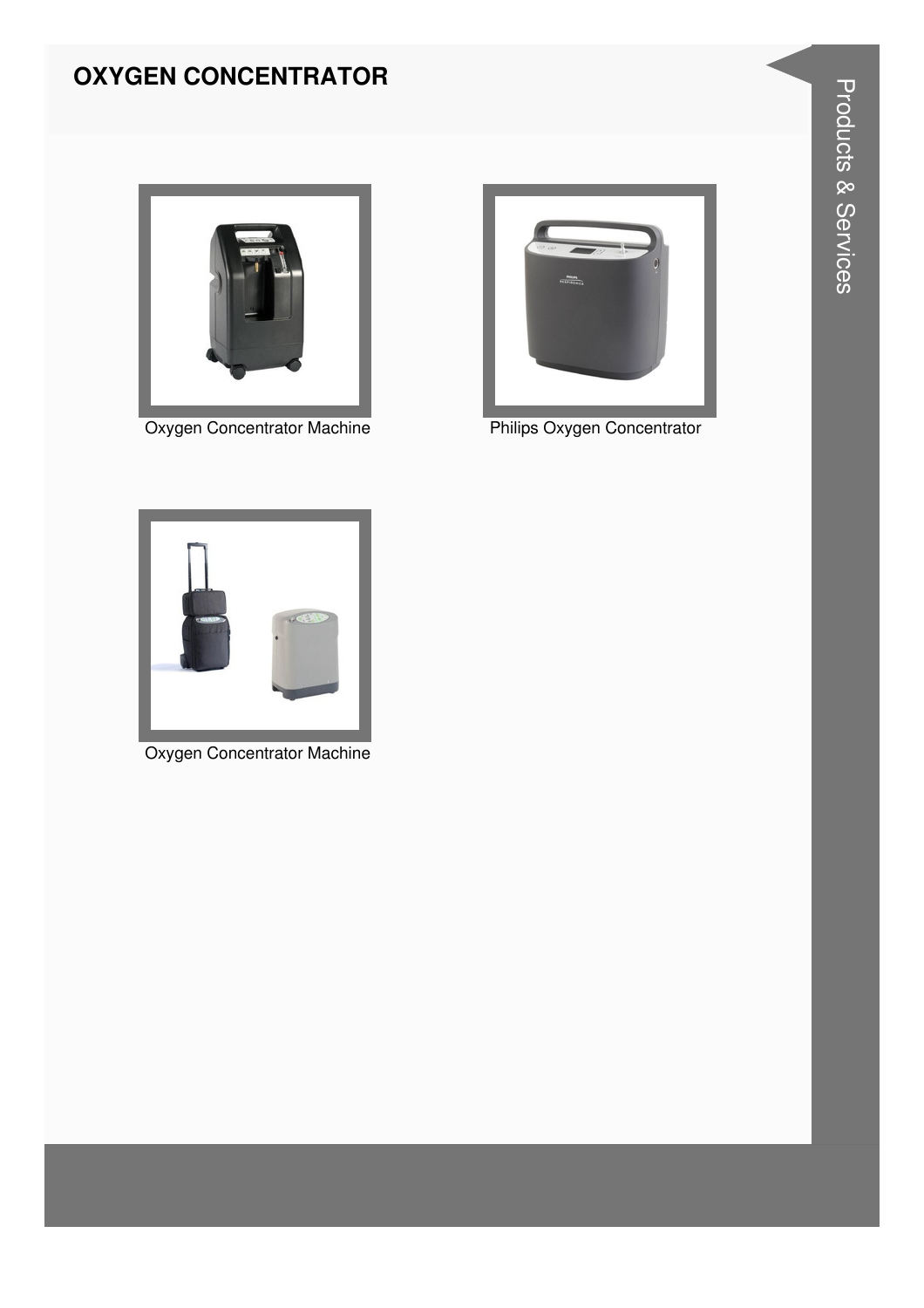#### **SLEEP TEST DEVICES**



**Sleep Test Device** 



Porti 7 Sleep Doc



Porti-7-M Sleep Doc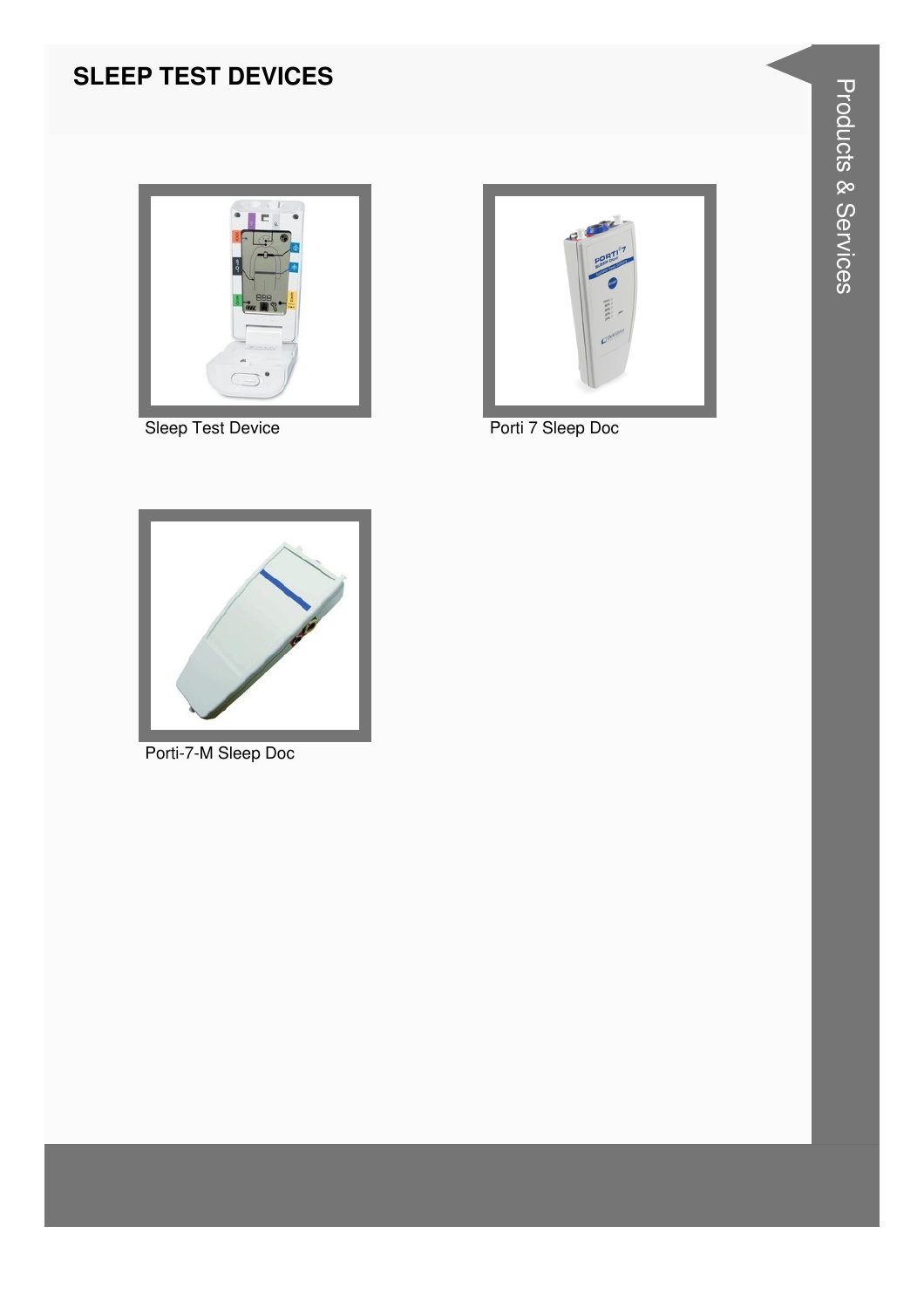#### **FACE MASKS**



DeVilbiss Innova Nasal Mask



**Nasal Mask** 



Innova Full Face Mask



**FlexSet Nasal Masks**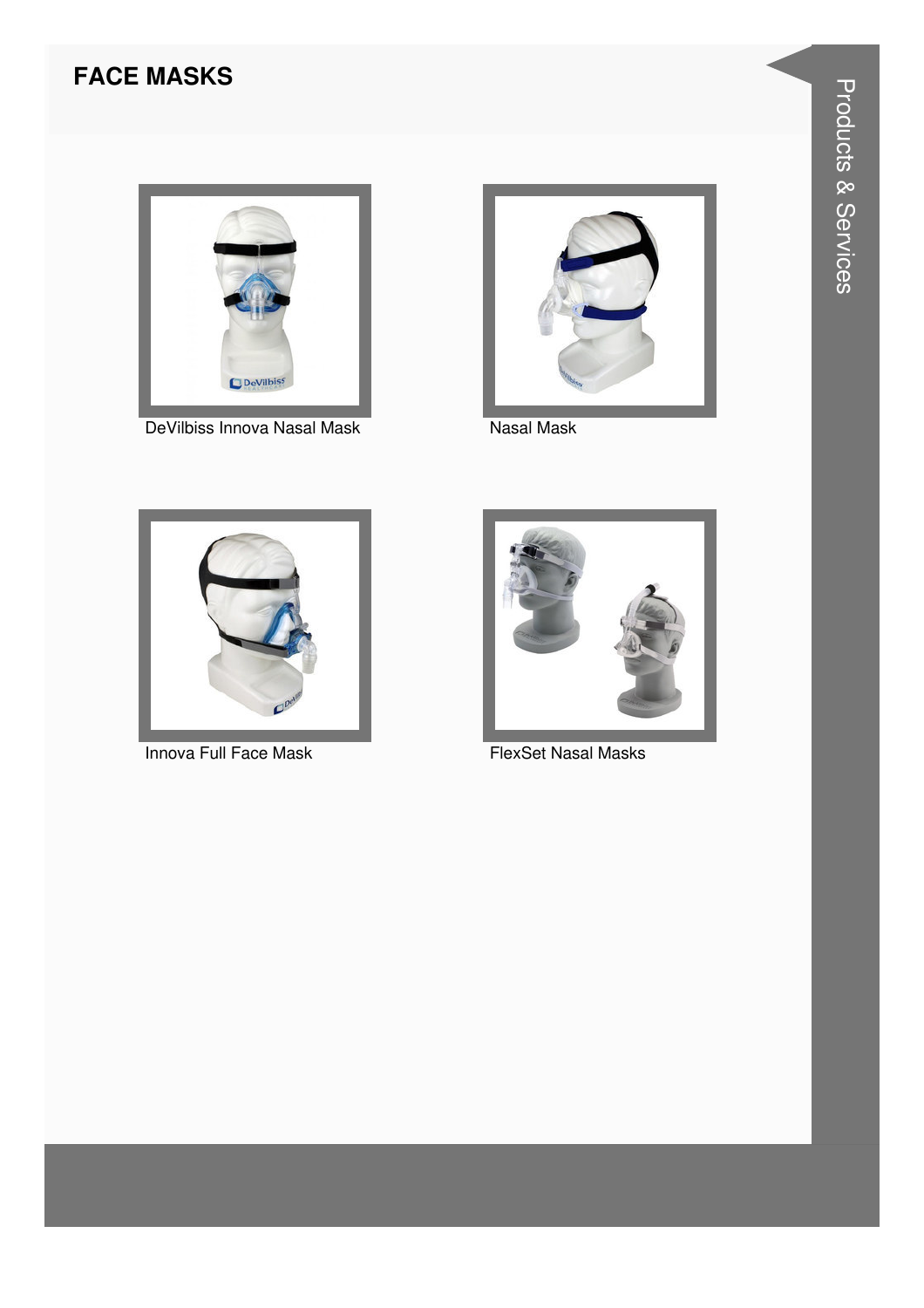#### **NEBULIZER SYSTEM**



Pulmo Aide Compact Compressor Nebulizer System



Pulmo Aide Compressor Nebulizer System



Compact Compressor **Nebuliser** 



Ultrasonic Nebulizer Machine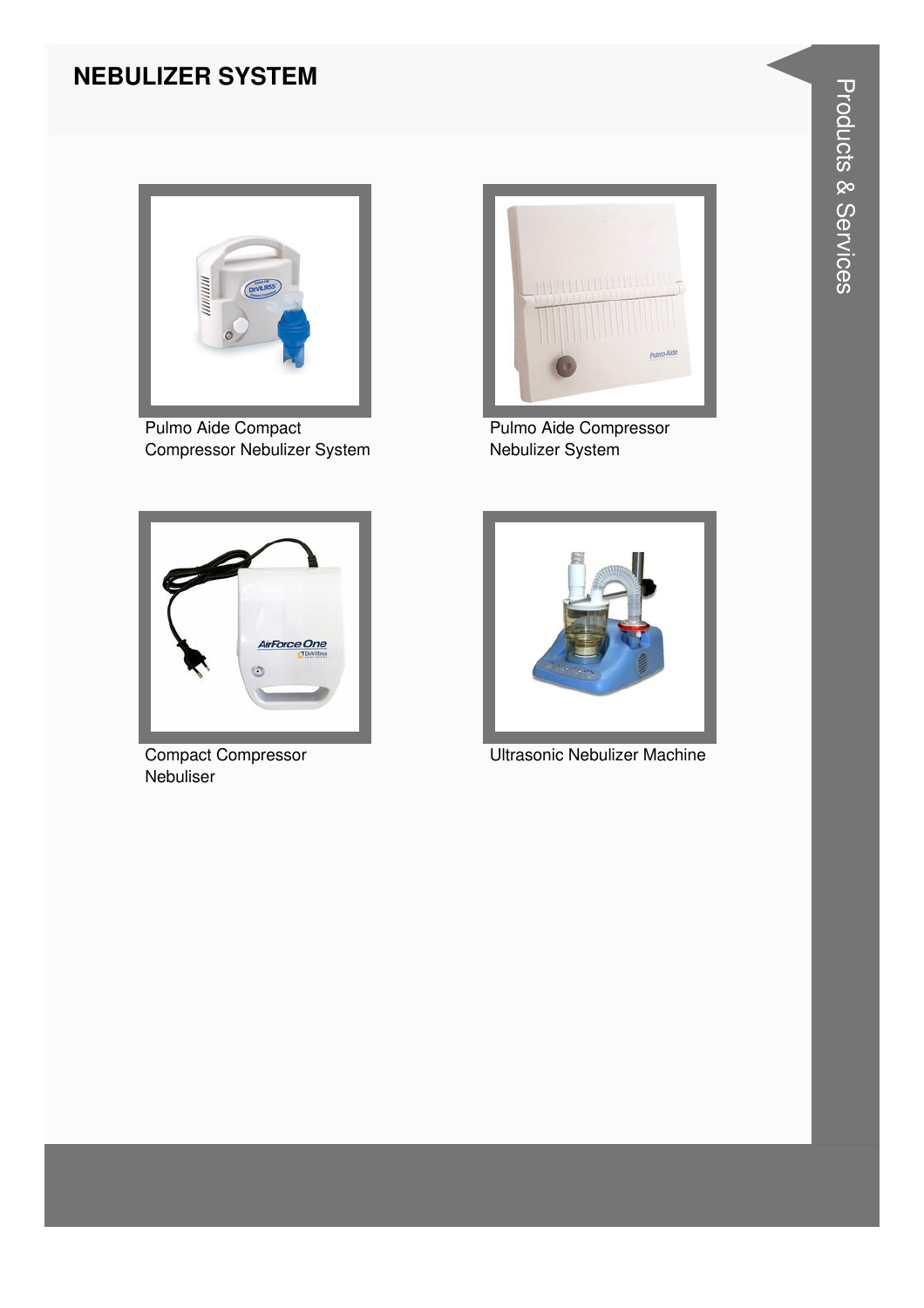#### **OTHER PRODUCTS:**



**Nursing Care Services** 



**BIPAP Machine** 



**Chemetron Type Quick** Adapters



**CPAP Masks**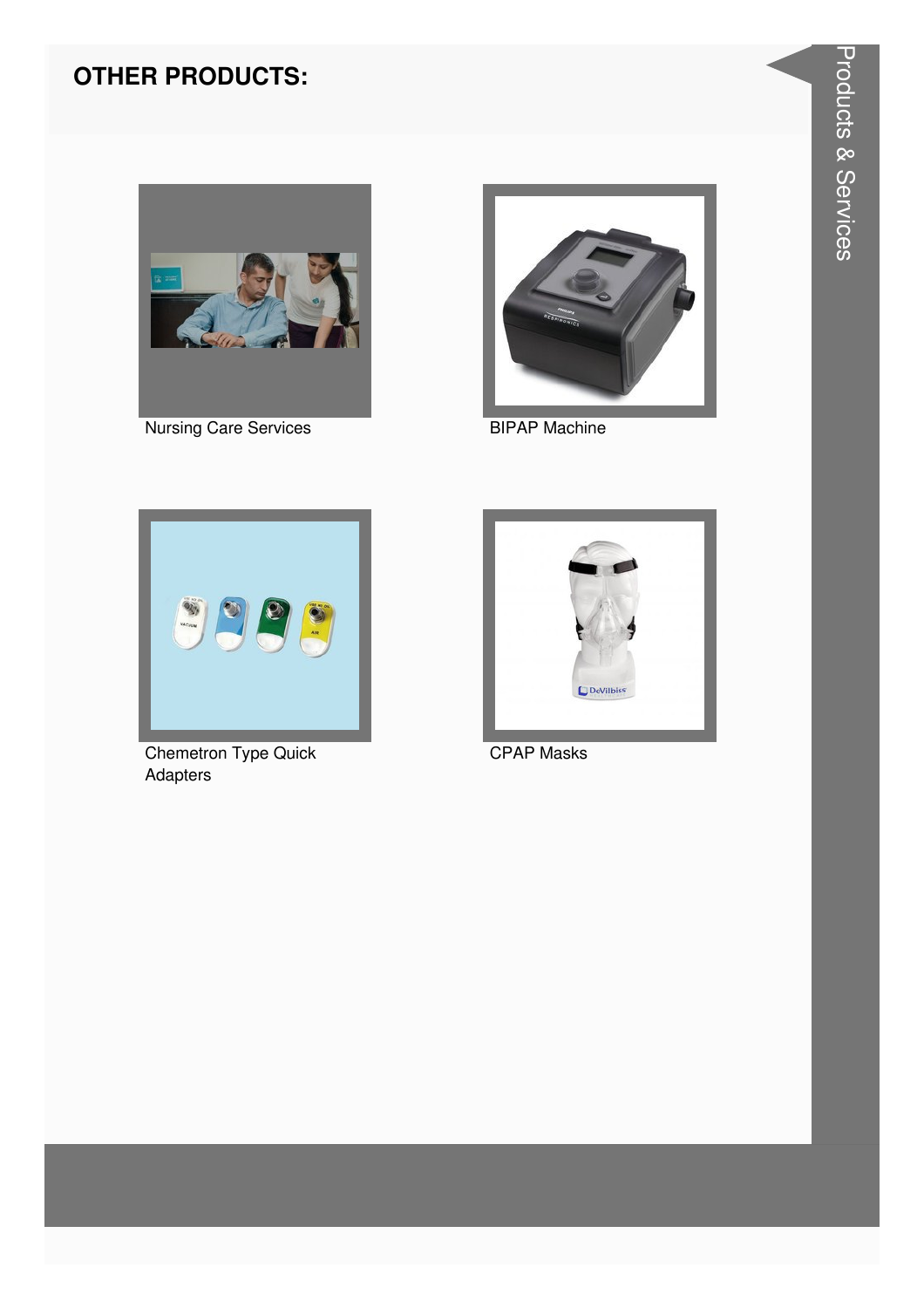## Factsheet

| Year of Establishment            | : 2016             |
|----------------------------------|--------------------|
| <b>Nature of Business</b>        | : Wholesale Trader |
| <b>Total Number of Employees</b> | : Upto 10 People   |